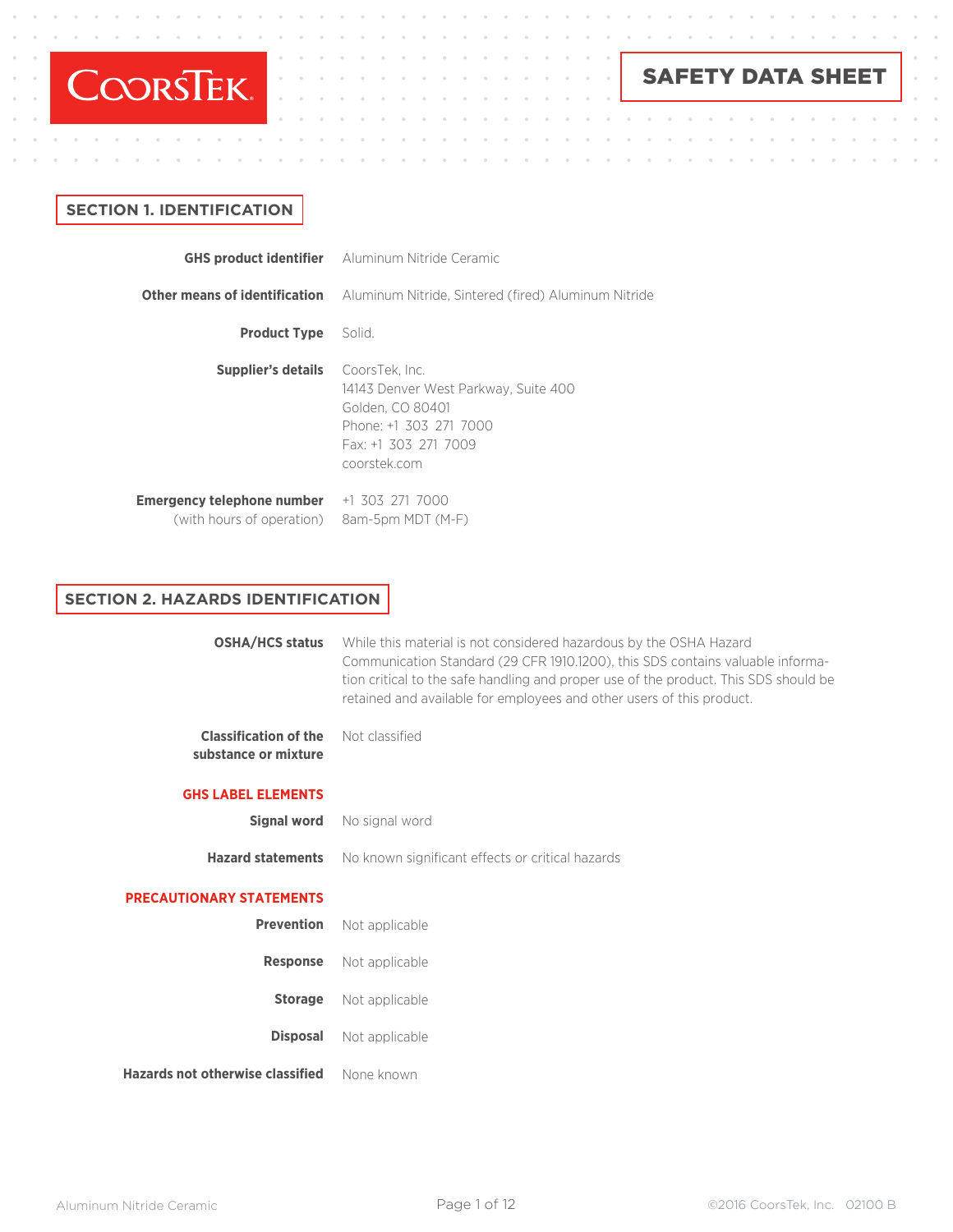

 $\alpha$  $\alpha$  $\alpha$  $\sim$  $\bar{a}$ 

 $\mathbf{a}$  , and  $\mathbf{a}$  , and  $\mathbf{a}$  , and  $\mathbf{a}$  , and  $\mathbf{a}$  , and  $\mathbf{a}$ 

# SAFETY DATA SHEET

#### **SECTION 3. COMPOSITION/INFORMATION ON INGREDIENTS**

Mixture **Substance/mixture**

**Other means of identification**

Aluminum Nitride, Sintered (fired) Aluminum Nitride

#### **CAS NUMBER/OTHER IDENTIFIERS**

Not applicable **CAS number**

Not available **Product code**

| Ingredient name  |         | <b>CAS Number</b> |
|------------------|---------|-------------------|
| Aluminum nitride | 75 - 90 | 24304-00-5        |

Any concentration shown as a range is to protect confidentiality or is due to batch variation.

and a state

 $\mathcal{L}$ 

There are no additional ingredients present which, within the current knowledge of the supplier and in the concentrations applicable, are classified as hazardous to health or the environment and hence require reporting in this section.

Occupational exposure limits, if available, are listed in Section 8.

#### **SECTION 4. FIRST AID MEASURES**

#### **DESCRIPTION OF NECESSARY FIRST AID MEASURES**

| Eve contact         | Immediately flush eyes with plenty of water, occasionally lifting the upper and lower eye-<br>lids. Check for and remove any contact lenses. Get medical attention if irritation occurs.                                                                                                                                                             |
|---------------------|------------------------------------------------------------------------------------------------------------------------------------------------------------------------------------------------------------------------------------------------------------------------------------------------------------------------------------------------------|
| <b>Inhalation</b>   | Remove victim to fresh air and keep at rest in a position comfortable for breathing. Get medical<br>attention if symptoms occur. In case of inhalation of decomposition products in a fire, symptoms<br>may be delayed. The exposed person may need to be kept under medical surveillance for 48<br>hours.                                           |
| <b>Skin contact</b> | Flush contaminated skin with plenty of water. Get medical attention if symptoms occur.                                                                                                                                                                                                                                                               |
| Ingestion           | Wash out mouth with water. Remove victim to fresh air and keep at rest in a position<br>comfortable for breathing. If material has been swallowed and the exposed person is<br>conscious, give small quantities of water to drink. Do not induce vomiting unless directed<br>to do so by medical personnel. Get medical attention if symptoms occur. |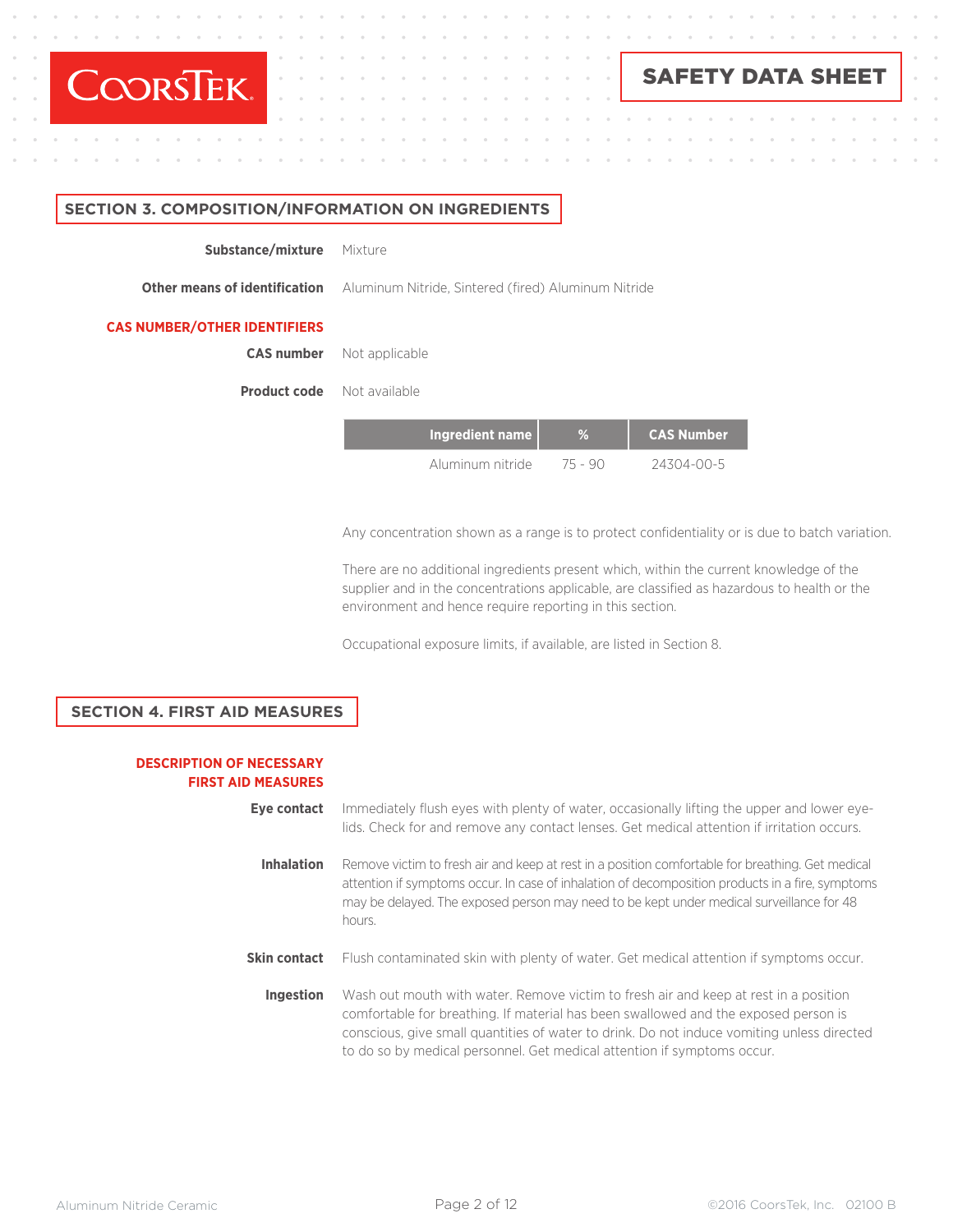

 $\alpha = -\alpha = -\alpha$  .

 $\alpha$ 

 $\alpha$ 

 $\alpha = -\alpha$  .

 $\ddot{\phantom{a}}$  $\bar{\alpha}$  $\alpha$  $\alpha$  $\ddot{\phantom{a}}$  $\mathbf{r}$  SAFETY DATA SHEET

 $\bar{\alpha}$ 

 $\lambda$ 

 $\sim$ 

 $\sim$  $\alpha$  $\alpha$  $\alpha$  $\bar{a}$  $\bar{\alpha}$  $\alpha$ 

 $\alpha$ 

 $\mathbb{R}^2$ 

 $\bar{\phantom{a}}$ 

 $\bar{\rm o}$  $\bar{\theta}$  $\bar{0}$  $\alpha$ 

 $\bar{0}$ 

 $\bar{\rm o}$ 

 $\ddot{\phantom{a}}$ 

 $\alpha$ 

 $\ddot{\phantom{a}}$ 

 $\alpha$ 

 $\alpha$ 

## **SECTION 4. FIRST AID MEASURES CONTINUED**

 $\sim$ 

 $\alpha$  $\alpha$  $\ddot{\phantom{a}}$ 

### **MOST IMPORTANT SYMPTOMS/EFFECTS, ACUTE AND DELAYED**

 $\alpha$ 

| <b>Potential acute health effects</b>                                                                           |                                                                                                                                                                        |
|-----------------------------------------------------------------------------------------------------------------|------------------------------------------------------------------------------------------------------------------------------------------------------------------------|
| Eye contact                                                                                                     | No known significant effects or critical hazards.                                                                                                                      |
| <b>Inhalation</b>                                                                                               | Exposure to decomposition products may cause a health hazard.<br>Serious effects may be delayed following exposure.                                                    |
| <b>Skin contact</b>                                                                                             | No known significant effects or critical hazards                                                                                                                       |
| Ingestion                                                                                                       | No known significant effects or critical hazards                                                                                                                       |
| Over-exposure signs/symptoms                                                                                    |                                                                                                                                                                        |
| Eye contact                                                                                                     | No known significant effects or critical hazards                                                                                                                       |
| <b>Inhalation</b>                                                                                               | No known significant effects or critical hazards                                                                                                                       |
| <b>Skin contact</b>                                                                                             | No known significant effects or critical hazards                                                                                                                       |
| Ingestion                                                                                                       | No known significant effects or critical hazards                                                                                                                       |
| <b>INDICATION OF IMMEDIATE MEDICAL</b><br><b>ATTENTION AND SPECIAL TREATMENT</b><br><b>NEEDED, IF NECESSARY</b> |                                                                                                                                                                        |
| <b>Notes to physician</b>                                                                                       | In case of inhalation of decomposition products in a fire, symptoms may be delayed.<br>The exposed person may need to be kept under medical surveillance for 48 hours. |
| <b>Specific treatments</b>                                                                                      | No specific treatment                                                                                                                                                  |
| <b>Protection of first-aiders</b>                                                                               | No action shall be taken involving any personal risk or without suitable training.                                                                                     |
|                                                                                                                 | See toxicological information (Section 11)                                                                                                                             |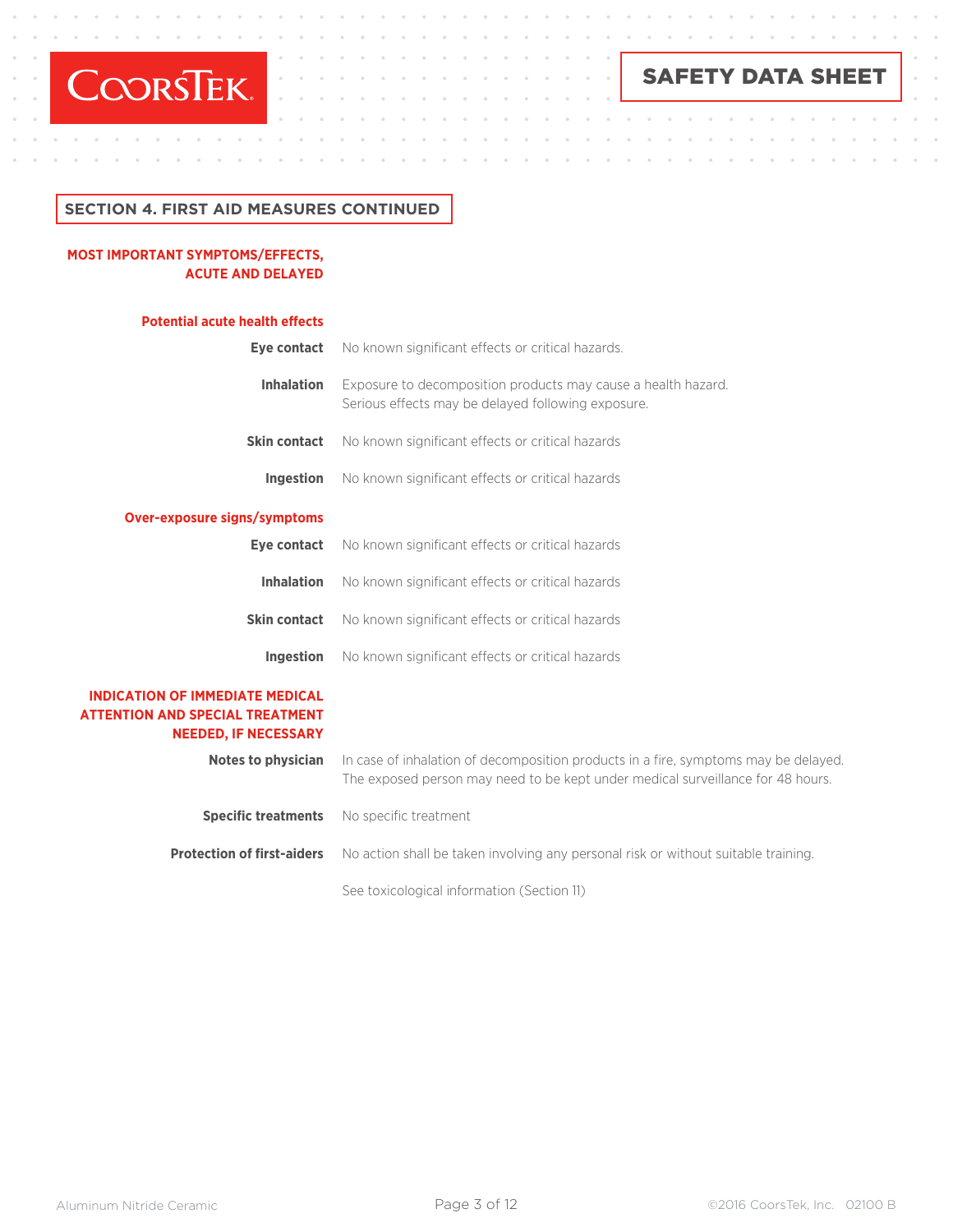

 $\alpha$  . The second second  $\alpha$ 

 $\sim$  $\alpha$  $\ddot{\phantom{a}}$  SAFETY DATA SHEET

## **SECTION 5. FIRE-FIGHTING MEASURES**

#### **EXTINGUISHING MEDIA**

| Suitable extinguishing media                             | Use an extinguishing agent suitable for the surrounding fire.                                                                                                          |
|----------------------------------------------------------|------------------------------------------------------------------------------------------------------------------------------------------------------------------------|
| Unsuitable extinguishing media                           | None known. Product may generate small amounts of ammonia when in water.                                                                                               |
| <b>Specific hazards arising</b><br>from the chemical     | No specific fire or explosion hazard                                                                                                                                   |
| <b>Hazardous thermal</b><br>decomposition products       | Decomposition products may include the following materials:<br>• Nitrogen Oxides<br>• Metal oxide/oxides                                                               |
| <b>Special protective</b><br>actions for fire-fighters   | No special protection is required                                                                                                                                      |
| <b>Special protective</b><br>equipment for fire-fighters | Fire-fighters should wear appropriate protective equipment and self-contained breathing<br>apparatus (SCBA) with a full face-piece operated in positive pressure mode. |

 $\sim$ 

## **SECTION 6. ACCIDENTAL RELEASE MEASURES**

| <b>PERSONAL PRECAUTIONS,</b><br><b>PROTECTIVE EQUIPMENT &amp;</b><br><b>EMERGENCY PROCEDURES</b> |                                                                                                                                                                                                                               |
|--------------------------------------------------------------------------------------------------|-------------------------------------------------------------------------------------------------------------------------------------------------------------------------------------------------------------------------------|
| For non-emergency personnel                                                                      | No action shall be taken involving any personal risk or without suitable training.<br>Keep unnecessary and unprotected personnel from entering. Put on appropriate<br>personal protective equipment.                          |
| For emergency responders                                                                         | If specialized clothing is required to deal with the spillage, take note of any<br>information in Section 8 on suitable and unsuitable materials. See also the<br>information in "For non-emergency personnel".               |
| <b>Environmental precautions</b>                                                                 | Avoid dispersal of spilled material and runoff and contact with soil, waterways,<br>drains and sewers. Inform the relevant authorities if the product has caused<br>environmental pollution (sewers, waterways, soil or air). |

### **METHODS & MATERIALS FOR CONTAINMENT AND CLEANING UP**

**Large spill** Move containers from spill area. Prevent entry into sewers, water courses, basements or confined areas. Vacuum or sweep up material and place in a designated, labeled waste container. Dispose of via a licensed waste disposal contractor. Note: see Section 1 for emergency contact information and Section 13 for waste disposal.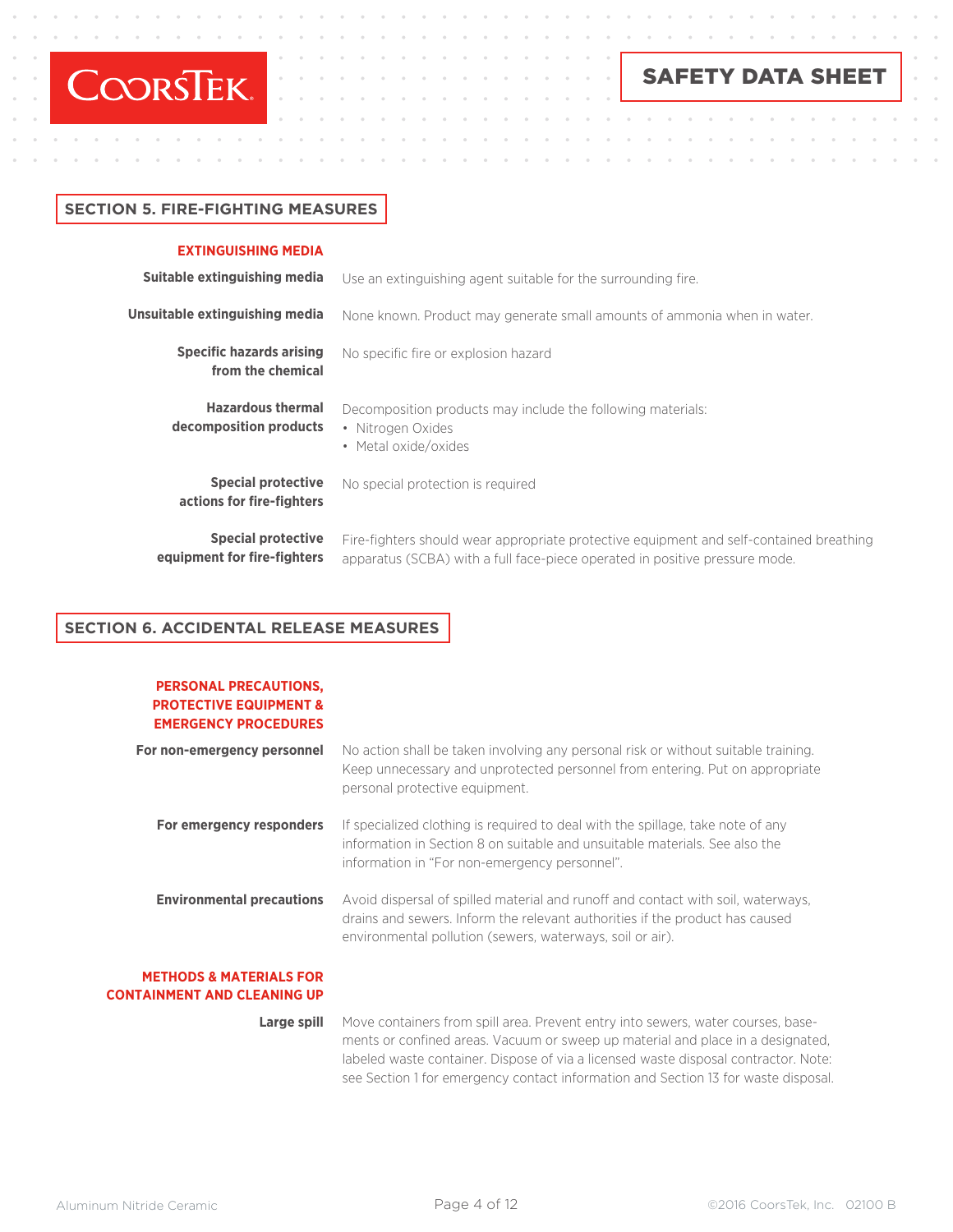

 $\alpha$  . The set of  $\alpha$ 

# SAFETY DATA SHEET

## **SECTION 7. HANDLING AND STORAGE**

#### **PRECAUTIONS FOR SAFE HANDLING**

**Protective measures** Put on appropriate personal protective equipment (see Section 8).

# **Advice on general occupational hygiene**

Eating, drinking and smoking should be prohibited in areas where this material is handled, stored and processed. Workers should wash hands and face before eating, drinking and smoking. See also Section 8 for additional information on hygiene measures.

 $\Delta$ 

**Conditions for safe storage, including any incompatibilities** Store in accordance with local regulations. Containers that have been opened must be carefully resealed and kept upright to prevent leakage. Do not store in unlabeled containers. Use appropriate containment to avoid environmental contamination.

### **SECTION 8. EXPOSURE CONTROLS/PERSONAL PROTECTION**

#### **CONTROL PARAMETERS**

| <b>Occupational exposure limits</b>    | None                                                                                                                                                                                                                                                                                                                                                                                            |
|----------------------------------------|-------------------------------------------------------------------------------------------------------------------------------------------------------------------------------------------------------------------------------------------------------------------------------------------------------------------------------------------------------------------------------------------------|
| Appropriate engineering controls       | Good general ventilation should be sufficient to control worker exposure to airborne<br>contaminants.                                                                                                                                                                                                                                                                                           |
| <b>Environmental exposure controls</b> | Emissions from ventilation or work process equipment should be checked to ensure they<br>comply with the requirements of environmental protection legislation.                                                                                                                                                                                                                                  |
| <b>INDIVIDUAL PROTECTION MEASURES</b>  |                                                                                                                                                                                                                                                                                                                                                                                                 |
| <b>Hygiene measures</b>                | Wash hands, forearms and face thoroughly after handling chemical products, before<br>eating, smoking and using the lavatory and at the end of the working period.<br>Appropriate techniques should be used to remove potentially contaminated clothing.<br>Wash contaminated clothing before reusing. Ensure that eyewash stations and safety<br>showers are close to the workstation location. |
| Eye/face protection                    | Safety eyewear complying with an approved standard should be used when a risk<br>assessment indicates this is necessary to avoid exposure to liquid splashes, mists,<br>gases or dusts. If contact is possible, the following protection should be worn, unless<br>the assessment indicates a higher degree of protection: safety glasses with side shields.                                    |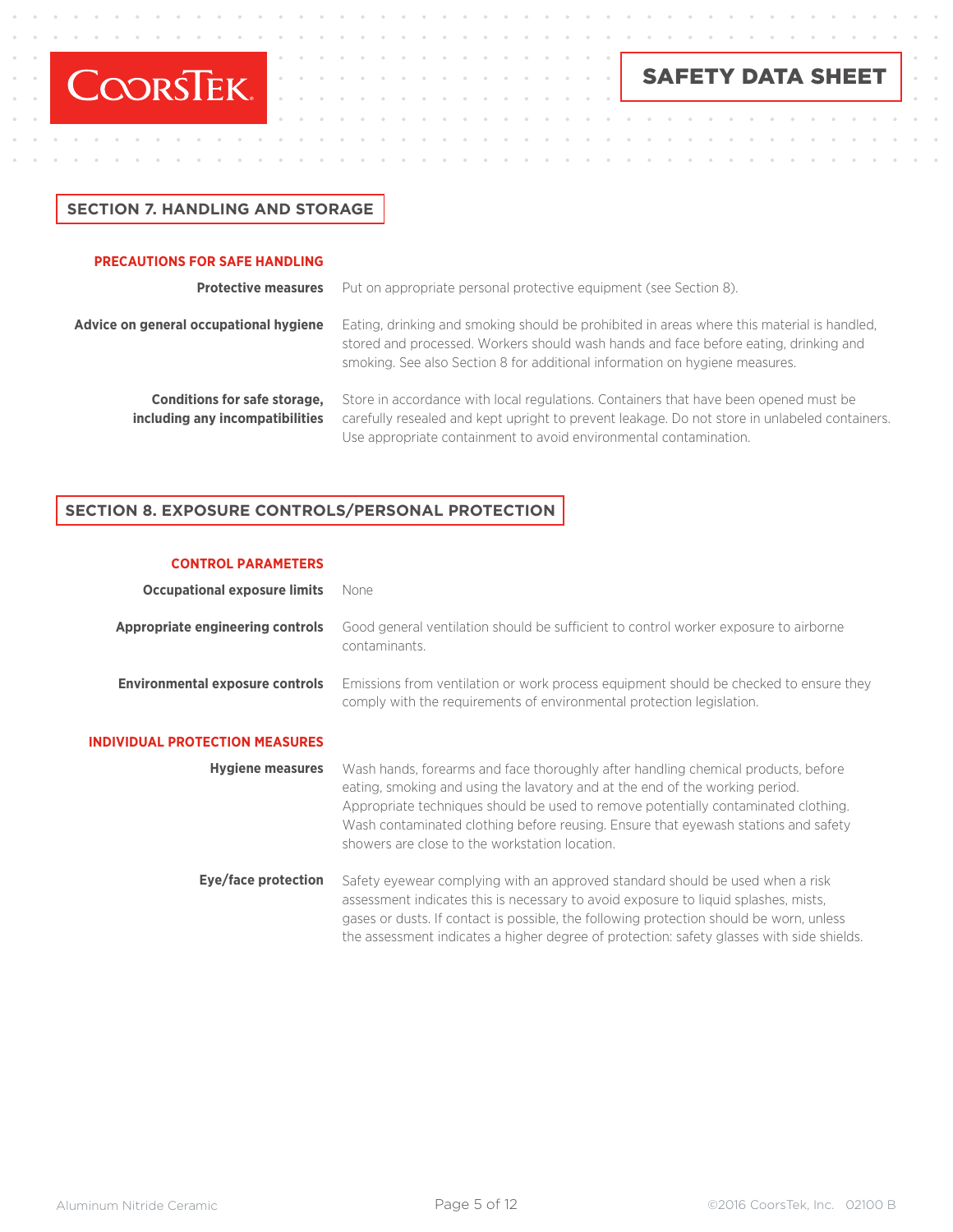

 $\alpha$ 

 $\ddot{\phantom{a}}$  $\ddot{\phantom{a}}$   $\alpha$  $\alpha$ 

 $\sim$  $\alpha$  .  $\alpha$  .

 $\sim$ 

 $\alpha$  $\rightarrow$ 

 $\ddot{\phantom{a}}$ 

# SAFETY DATA SHEET

 $\alpha$ 

 $\alpha$ 

 $\ddot{\phantom{a}}$ 

 $\alpha$ 

 $\alpha$ 

 $\bar{a}$ 

## **SECTION 8. EXPOSURE CONTROLS/PERSONAL PROTECTION CONTINUED**

#### **SKIN PROTECTION**

| <b>Hand protection</b>        | Chemical-resistant, impervious gloves complying with an approved standard should be worn<br>at all times when handling chemical products if a risk assessment indicates this is necessary.                                                                                        |
|-------------------------------|-----------------------------------------------------------------------------------------------------------------------------------------------------------------------------------------------------------------------------------------------------------------------------------|
| <b>Body protection</b>        | Personal protective equipment for the body should be selected based on the task<br>being performed and the risks involved and should be approved by a specialist before<br>handling this product.                                                                                 |
| Other skin protection         | Appropriate footwear and any additional skin protection measures should be selected based<br>on the task being performed and the risks involved and should be approved by a specialist<br>before handling this product.                                                           |
| <b>Respiratory protection</b> | Based on the hazard and potential for exposure, select a respirator that meets the<br>appropriate standard or certification. Respirators must be used according to a<br>respiratory protection program to ensure proper fitting, training, and other important<br>aspects of use. |

 $\alpha$ 

 $\alpha$ 

 $\sim$  $\mathcal{L}$  $\alpha$ 

 $\sim$ 

 $\ddot{\phantom{a}}$ 

 $\alpha$  $\alpha$ 

 $\alpha$  $\alpha$ 

## **SECTION 9. PHYSICAL AND CHEMICAL PROPERTIES SECTION 9. PHYSICAL AND CHEMICAL PROPERTIES**

**APPEARANCE** 

| <b>Physical state</b> Solid                     |                                                             |
|-------------------------------------------------|-------------------------------------------------------------|
|                                                 | <b>Color</b> White to pale yellow                           |
|                                                 | <b>Odor</b> Ammonia [Slight]                                |
| Odor threshold                                  | Not applicable                                              |
|                                                 | <b>pH</b> Not applicable                                    |
|                                                 | Melting point >2200° C (>3992° F)                           |
|                                                 | <b>Boiling point</b> $>2500^{\circ}$ C ( $>4532^{\circ}$ F) |
|                                                 | <b>Flash point</b> Not applicable                           |
| <b>Evaporation rate</b> Not applicable          |                                                             |
| <b>Flammability (solid, gas)</b> Not available  |                                                             |
| Lower and upper explosive<br>(flammable) limits | Not applicable                                              |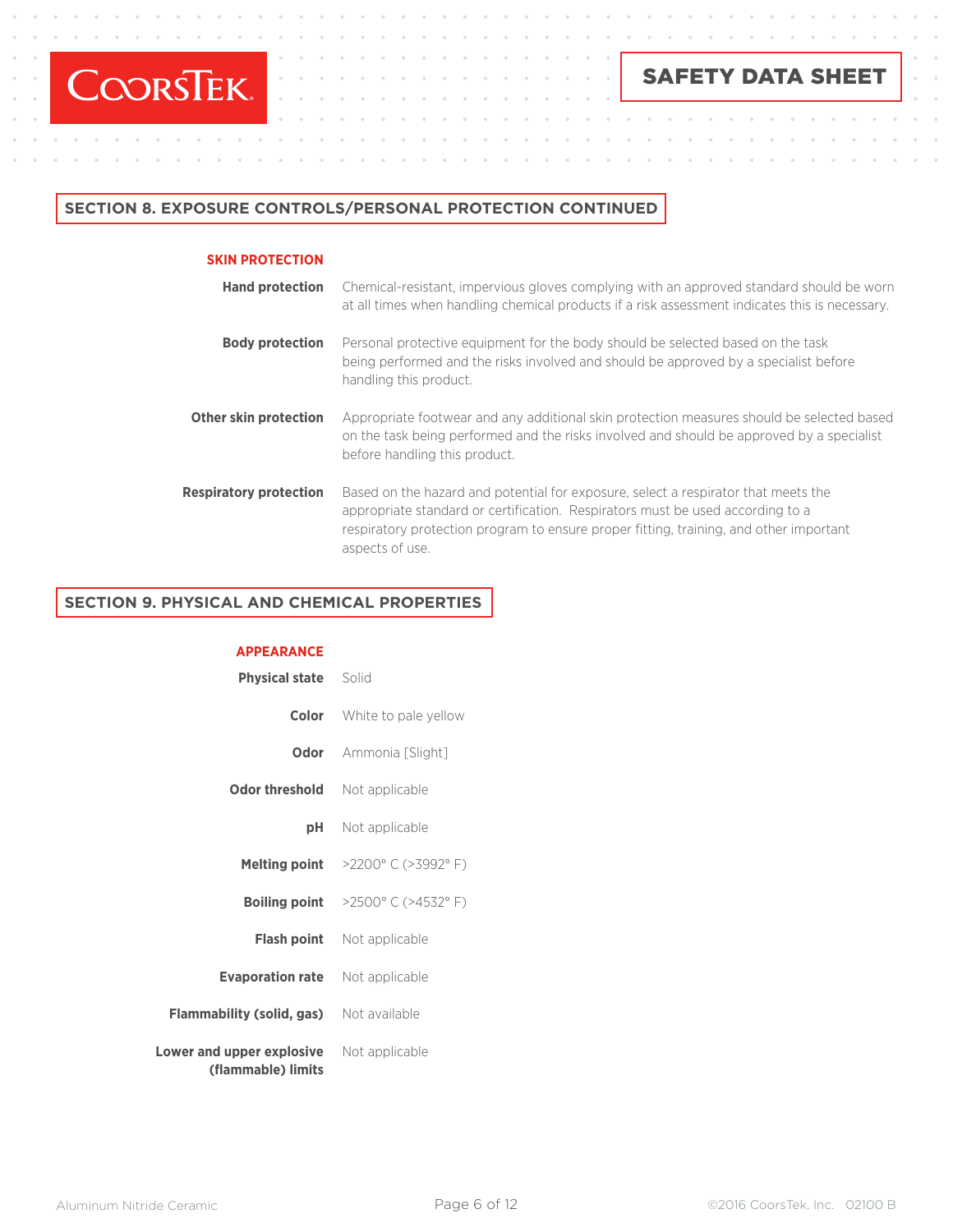

 $\alpha$  . The set of  $\alpha$ 

 $\ddot{\phantom{a}}$ 

 $\alpha$ 

 $\alpha$ 

 $\alpha$  $\rightarrow$ 

 $\ddot{\phantom{a}}$ 

# SAFETY DATA SHEET

 $\ddot{\phantom{a}}$  $\alpha$ 

 $\sim$ 

 $\bar{\rm o}$ 

 $\ddot{\phantom{a}}$ 

 $\alpha$ 

 $\alpha$ 

 $\alpha$ 

## **SECTION 9. PHYSICAL AND CHEMICAL PROPERTIES CONTINUED**

| <b>Vapor pressure</b> Not applicable                   |                                                                            |
|--------------------------------------------------------|----------------------------------------------------------------------------|
| <b>Vapor density</b>                                   | Not applicable                                                             |
| <b>Relative density</b>                                | Not available                                                              |
| <b>Solubility</b>                                      | Very slightly soluble in the following materials: cold water and hot water |
| Partition coefficient: n- octanol/water Not applicable |                                                                            |
| <b>Auto-ignition temperature</b> Not flammable         |                                                                            |
| <b>Decomposition temperature</b> Not available         |                                                                            |
| <b>Viscosity</b>                                       | Not applicable                                                             |

## **SECTION 10. STABILITY AND REACTIVITY**

| <b>Reactivity</b>                         | No specific test data related to reactivity available for this product or its ingredients.                                                    |  |
|-------------------------------------------|-----------------------------------------------------------------------------------------------------------------------------------------------|--|
| <b>Chemical stability</b>                 | The product is stable.                                                                                                                        |  |
| <b>Possibility of hazardous reactions</b> | Under normal conditions of storage and use, hazardous reactions will not occur.                                                               |  |
| <b>Conditions to avoid</b>                | No specific data                                                                                                                              |  |
| Incompatible materials                    | Reactive or incompatible with the following materials: moisture<br>Ammonia gas may be formed when the material comes into contact with water. |  |
| <b>Hazardous decomposition products</b>   | Under normal conditions of storage and use, hazardous decomposition products<br>should not be produced.                                       |  |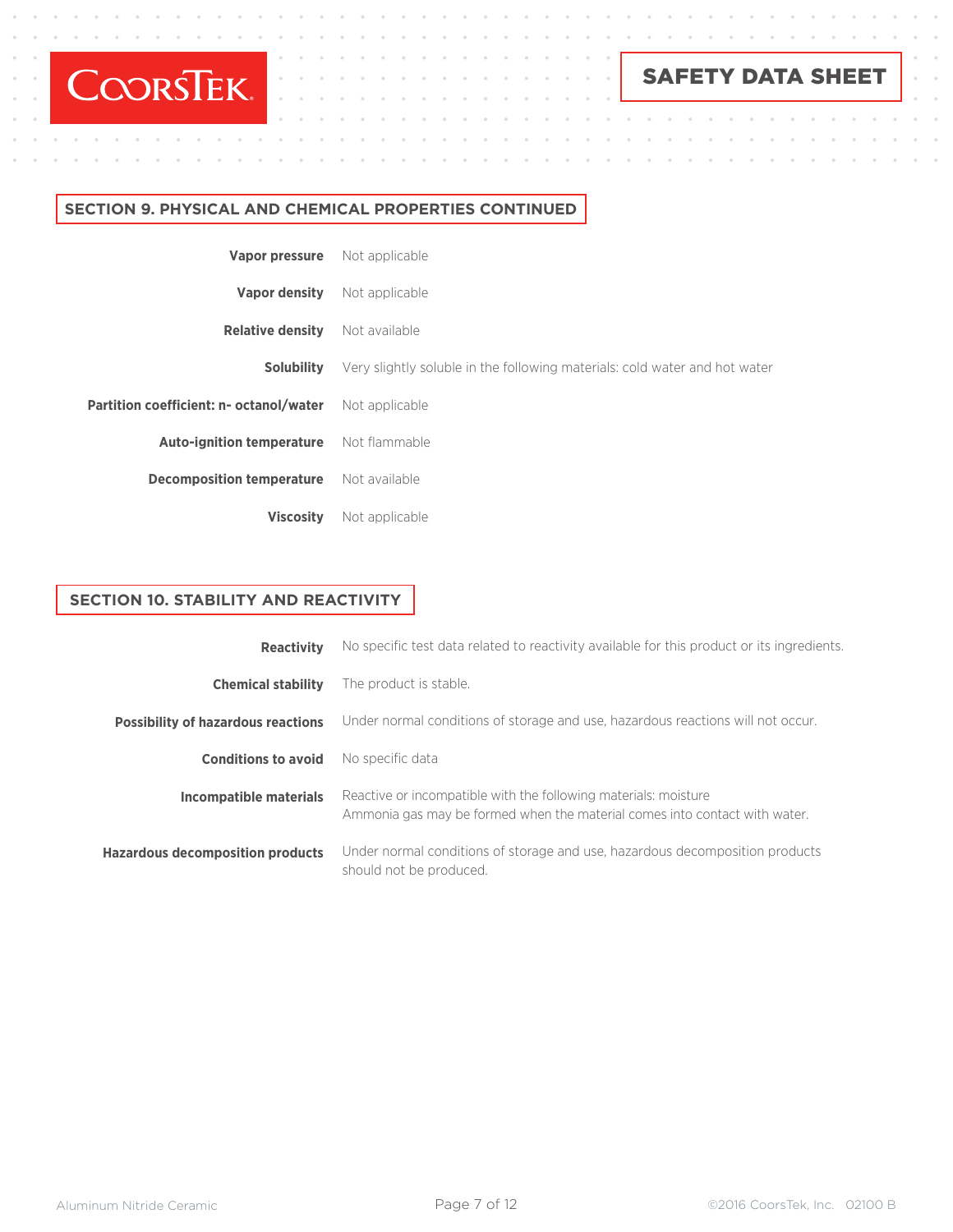

 $\alpha$ 

 $\alpha$  $\alpha$  $\sim$ 

 $\alpha$ 

 $\alpha$  $\alpha$ 

 $\ddot{\phantom{a}}$ 

SAFETY DATA SHEET

 $\bar{\alpha}$ 

 $\alpha$  $\alpha$  $\bar{a}$  $\alpha$  $\bar{a}$  $\alpha$  $\bar{z}$ 

 $\bar{0}$  $\bar{0}$  $\sim$  $\alpha$  $\bar{0}$  $\alpha$ 

 $\bar{\theta}$ 

 $\bar{\rm o}$ 

 $\ddot{\phantom{a}}$ 

 $\bar{a}$ 

 $\bar{\phi}$ 

 $\bar{\alpha}$ 

 $\bar{\sigma}$ 

## **SECTION 11. TOXICOLOGICAL INFORMATION**

 $\alpha$ 

| <b>Acute toxicity</b>                                                                            | There is no data available.                                                                                                                                            |  |  |  |
|--------------------------------------------------------------------------------------------------|------------------------------------------------------------------------------------------------------------------------------------------------------------------------|--|--|--|
| <b>Irritation/Corrosion</b>                                                                      | There is no data available.                                                                                                                                            |  |  |  |
| <b>Sensitization</b>                                                                             | There is no data available.                                                                                                                                            |  |  |  |
| <b>Mutagenicity</b>                                                                              | There is no data available.                                                                                                                                            |  |  |  |
| <b>Carcinogenicity</b>                                                                           | There is no data available.                                                                                                                                            |  |  |  |
| <b>Reproductive toxicity</b>                                                                     | There is no data available.                                                                                                                                            |  |  |  |
| <b>Teratogenicity</b>                                                                            | There is no data available.                                                                                                                                            |  |  |  |
| Specific target organ<br>toxicity (single exposure)                                              | <b>Route of exposure</b><br><b>Category</b><br><b>Name</b><br><b>Target organs</b><br>Aluminum nitride<br>Category 3<br>Not applicable<br>Respiratory tract irritation |  |  |  |
| <b>Specific target organ</b><br>toxicity (repeated exposure)                                     | There is no data available                                                                                                                                             |  |  |  |
| <b>Aspiration hazard</b>                                                                         | There is no data available                                                                                                                                             |  |  |  |
| <b>Information on the</b><br>likely routes of exposure                                           | There is no data available                                                                                                                                             |  |  |  |
| <b>POTENTIAL ACUTE HEALTH EFFECTS</b>                                                            | Routes of entry anticipated: Oral, Dermal, Inhalation                                                                                                                  |  |  |  |
| Eye contact                                                                                      | No known significant effects or critical hazards                                                                                                                       |  |  |  |
| <b>Inhalation</b>                                                                                | Exposure to decomposition products may cause a health hazard. Serious effects may be<br>delayed following exposure.                                                    |  |  |  |
| <b>Skin contact</b>                                                                              | No known significant effects or critical hazards                                                                                                                       |  |  |  |
| Ingestion                                                                                        | No known significant effects or critical hazards                                                                                                                       |  |  |  |
| <b>SYMPTOMS RELATED TO THE</b><br>PHYSICAL, CHEMICAL AND<br><b>TOXICOLOGICAL CHARACTERISTICS</b> |                                                                                                                                                                        |  |  |  |
| Eye contact                                                                                      | No known significant effects or critical hazards                                                                                                                       |  |  |  |
| <b>Inhalation</b>                                                                                | No known significant effects or critical hazards                                                                                                                       |  |  |  |
| <b>Skin contact</b>                                                                              | No known significant effects or critical hazards                                                                                                                       |  |  |  |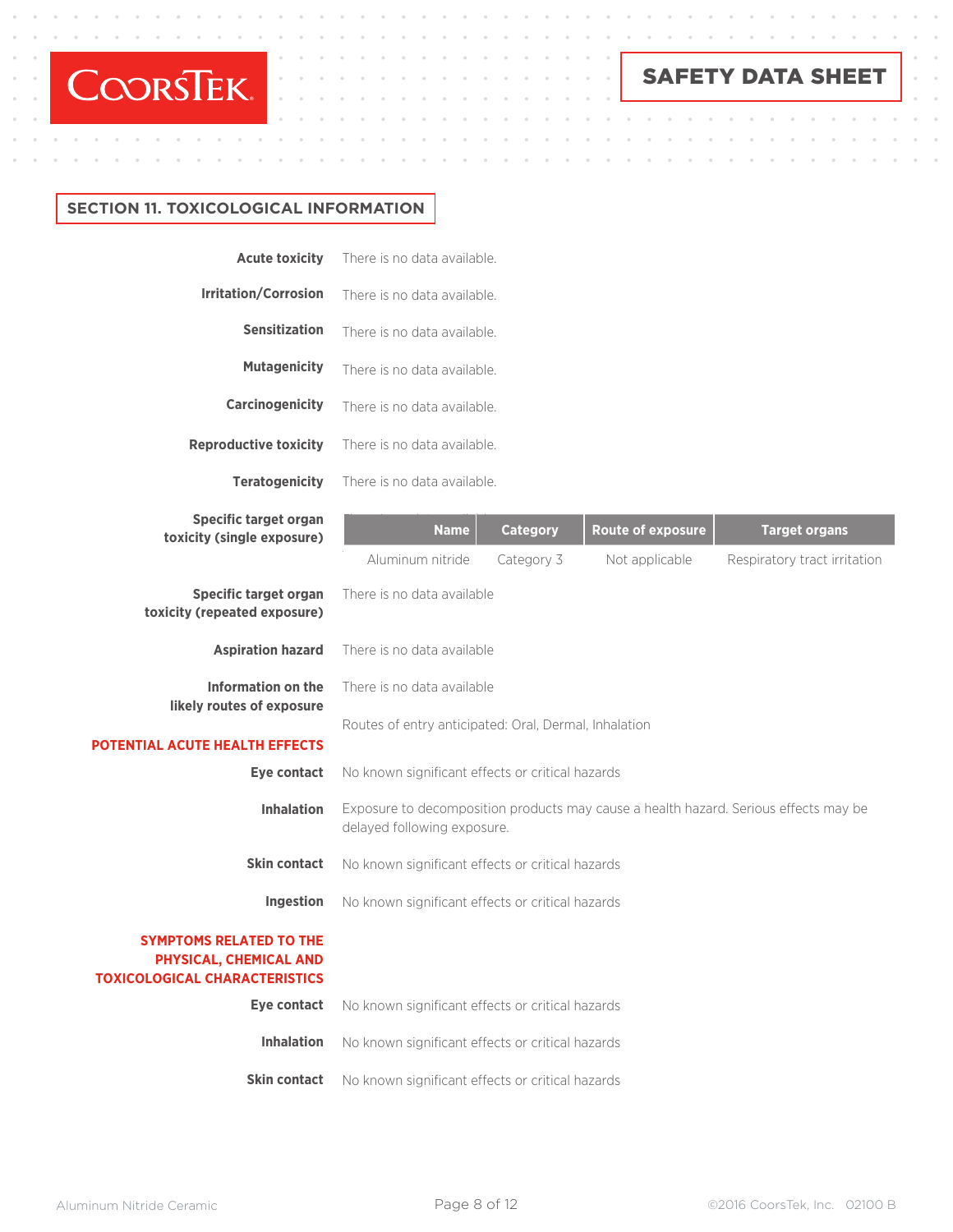

 $\mathcal{A}^{\mathcal{A}}$  , and  $\mathcal{A}^{\mathcal{A}}$  , and  $\mathcal{A}^{\mathcal{A}}$  , and  $\mathcal{A}^{\mathcal{A}}$ 

 $\alpha$  $\alpha$  $\alpha$  $\alpha$  $\bar{a}$ 

 $\alpha$ 

# SAFETY DATA SHEET

 $\Delta$ 

 $\lambda$ 

 $\lambda$  $\mathcal{L}$   $\ddot{\phantom{a}}$ 

 $\lambda$ 

 $\alpha$ 

## **SECTION 11. TOXICOLOGICAL INFORMATION CONTINUED**

**Ingestion**

No known significant effects or critical hazards

 $\alpha$ 

 $\lambda$ 

 $\sim$ 

 $\sim$  $\lambda$ 

### **DELAYED AND IMMEDIATE EFFECTS AND ALSO CHRONIC EFFECTS FROM SHORT AND LONG TERM EXPOSURE**

 $\sim$  $\sim$ 

| <b>SHORT TERM EXPOSURE</b>              |                                                  |
|-----------------------------------------|--------------------------------------------------|
| <b>Potential immediate effects</b>      | No known significant effects or critical hazards |
| <b>Potential delayed effects</b>        | No known significant effects or critical hazards |
| <b>LONG TERM EXPOSURE</b>               |                                                  |
| <b>Potential immediate effects</b>      | No known significant effects or critical hazards |
| <b>Potential delayed effects</b>        | No known significant effects or critical hazards |
| <b>POTENTIAL CHRONIC HEALTH EFFECTS</b> |                                                  |
| <b>General</b>                          | No known significant effects or critical hazards |
| <b>Carcinogenicity</b>                  | No known significant effects or critical hazards |
| <b>Mutagenicity</b>                     | No known significant effects or critical hazards |
| <b>Teratogenicity</b>                   | No known significant effects or critical hazards |
| <b>Developmental effects</b>            | No known significant effects or critical hazards |
| <b>Fertility effects</b>                | No known significant effects or critical hazards |
|                                         |                                                  |

#### **NUMERICAL MEASURES OF TOXICITY**

 **Acute toxicity estimates**

No data available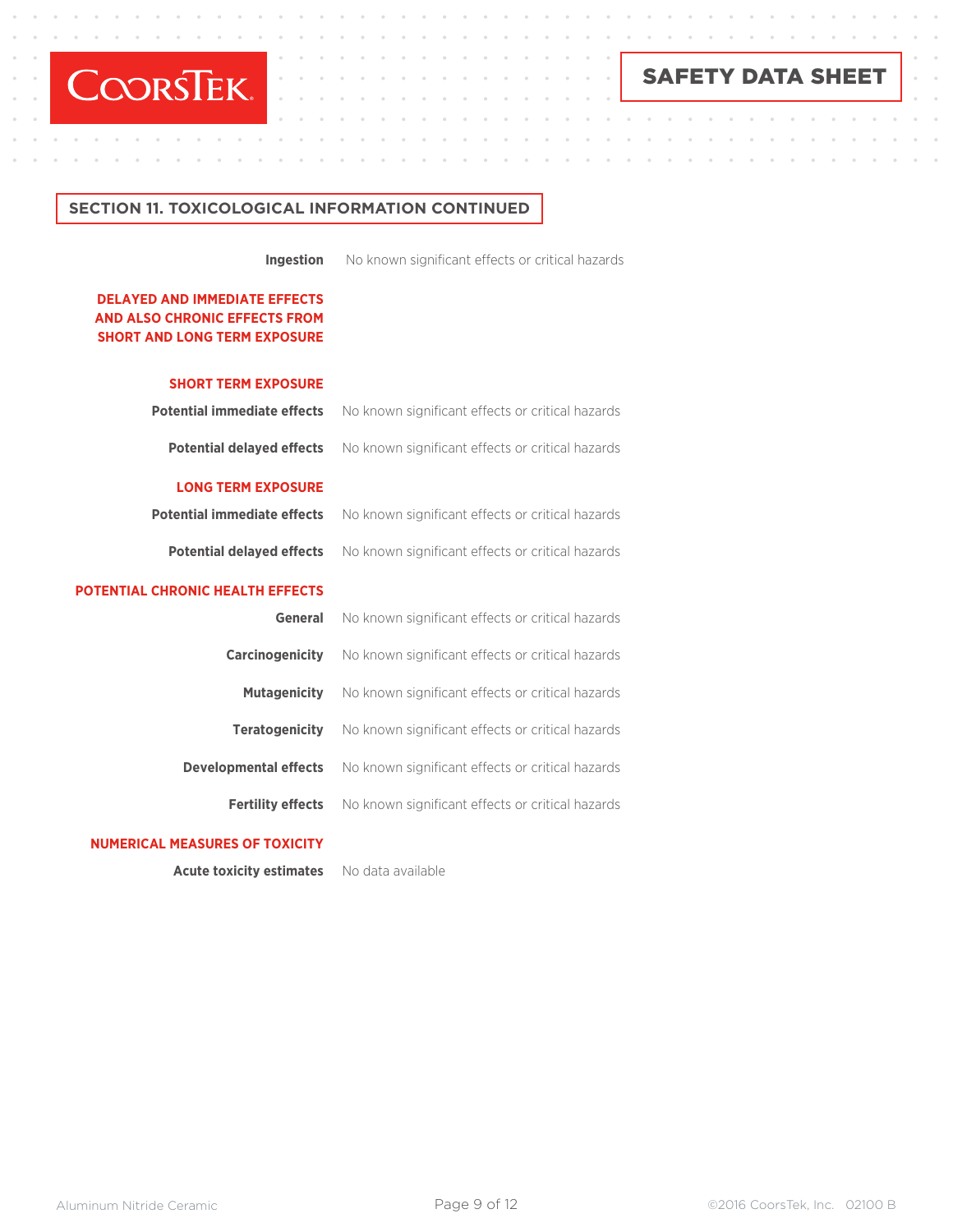

 $\alpha$  ,  $\alpha$  ,  $\alpha$  ,  $\alpha$  ,  $\alpha$ 

SAFETY DATA SHEET

# **Toxicity Persistence and degradability Bioaccumulative potential MOBILITY IN SOIL** There is no data available There is no data available There is no data available **SECTION 12. ECOLOGICAL INFORMATION**

**Soil/water partition coefficient (K<sub>oc</sub>)** No data available

**Other adverse effects**

No known significant effects or critical hazards

## **SECTION 13. DISPOSAL CONSIDERATIONS**

#### **Disposal methods**

The generation of waste should be avoided or minimized wherever possible. Disposal of this product, solutions and any by-products should comply with the requirements of environmental protection and waste disposal legislation and any regional local authority requirements. Dispose of surplus and non-recyclable products via a licensed waste disposal contractor. Waste should not be disposed of untreated to the sewer unless fully compliant with the requirements of all authorities with jurisdiction. Waste packaging should be recycled. Incineration or landfill should only be considered when recycling is not feasible. This material and its container must be disposed of in a safe way. Empty containers or liners may retain some product residues. Avoid dispersal of spilled material and runoff and contact with soil, waterways, drains and sewers.

## **SECTION 14. TRANSPORT INFORMATION**

|                            | <b>DOT</b>    | <b>IMDG</b>   | <b>IATA</b>   |
|----------------------------|---------------|---------------|---------------|
| UN Number                  | Not regulated | Not regulated | Not regulated |
| UN proper shipping name    |               |               |               |
| Transport hazard class(es) |               |               |               |
| Packing group              |               |               |               |
| Environmental hazards      | No            | No            | No            |
| Additional information     |               |               |               |

#### **AERG: NOT APPLICABLE**

**Special precautions for user**

Transport within user's premises: always transport in closed containers that are upright and secure. Ensure that persons transporting the product know what to do in the event of an accident or spillage.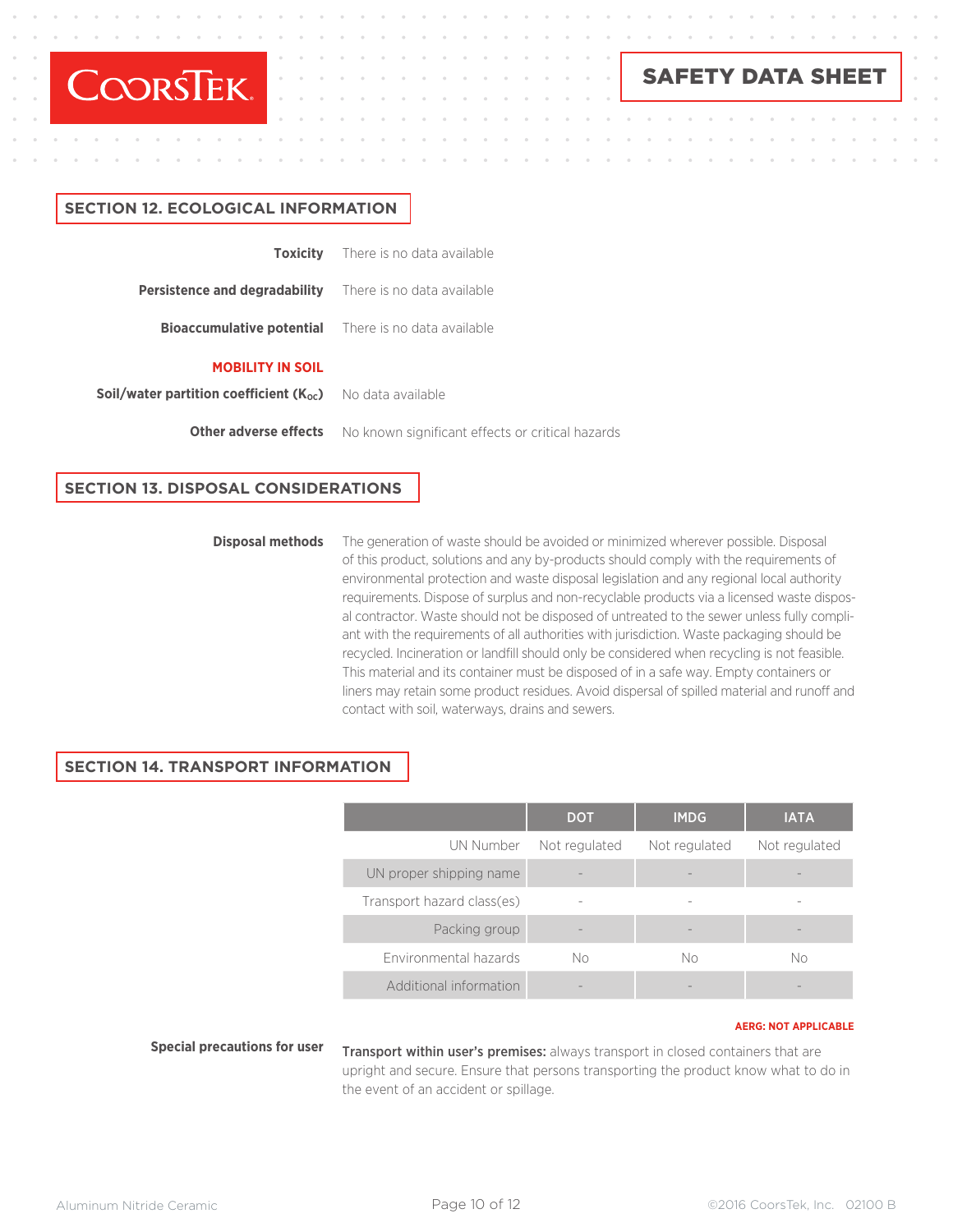

 $\alpha$  , and  $\alpha$  , and  $\alpha$  , and  $\alpha$ 

 $\bar{\alpha}$  $\alpha$  $\alpha$  $\alpha$ 

 $\alpha$ 

# SAFETY DATA SHEET

 $\alpha$ 

 $\bar{z}$ 

 $\ddot{\phantom{a}}$ 

 $\alpha$ 

 $\alpha$ 

 $\alpha$ 

# **SECTION 15. REGULATORY INFORMATION**

| <b>U.S. Federal regulations</b>                                                             | <b>TSCA 8(a) CDR Exempt/Partial exemption:</b> Not determined<br>United States inventory (TSCA 8b): All components are listed or exempted. |
|---------------------------------------------------------------------------------------------|--------------------------------------------------------------------------------------------------------------------------------------------|
| <b>Clean Air Act Section 112</b><br>(b) Hazardous Air Pollutants (HAPs)                     | Not listed                                                                                                                                 |
| <b>Clean Air Act Section 602</b><br><b>Class I Substances</b><br><b>Class II Substances</b> | Not listed<br>Not listed                                                                                                                   |
| <b>DEA List I Chemicals (Precursor Chemicals)</b>                                           | Not listed                                                                                                                                 |
| <b>DEA List II Chemicals (Essential Chemicals)</b>                                          | Not listed                                                                                                                                 |
| <b>SARA 302/304</b>                                                                         | Composition/information on ingredients: no products were found                                                                             |
| <b>SARA 304 RQ</b>                                                                          | Not applicable                                                                                                                             |
| <b>SARA 311/312</b>                                                                         | Not applicable                                                                                                                             |
| Campaalilan linfarmailan an ingrealanta                                                     |                                                                                                                                            |

**Composition/information on ingredients**

| <b>Name</b>          |     | Fire hazard   release of   Reactive | Sudden<br>pressure |    | <b>Immediate</b><br>(acute)<br>l health hazard 『 | <b>Delaved</b><br>(chronic)<br>l health hazard |
|----------------------|-----|-------------------------------------|--------------------|----|--------------------------------------------------|------------------------------------------------|
| Aluminium<br>Nitride | >90 | Nη                                  | Nο                 | Nο | Yes                                              | Nο                                             |

 $\alpha$  $\alpha = -\alpha$ 

 $\sim$ 

 $\alpha$ 

#### **STATE REGULATIONS**

| <b>Massachusetts</b>       | None of the components are listed. |
|----------------------------|------------------------------------|
| <b>New York</b>            | None of the components are listed. |
| <b>New Jersey</b>          | None of the components are listed. |
| <b>Pennsylvania</b>        | None of the components are listed. |
| <b>California Prop. 65</b> | No products were found             |